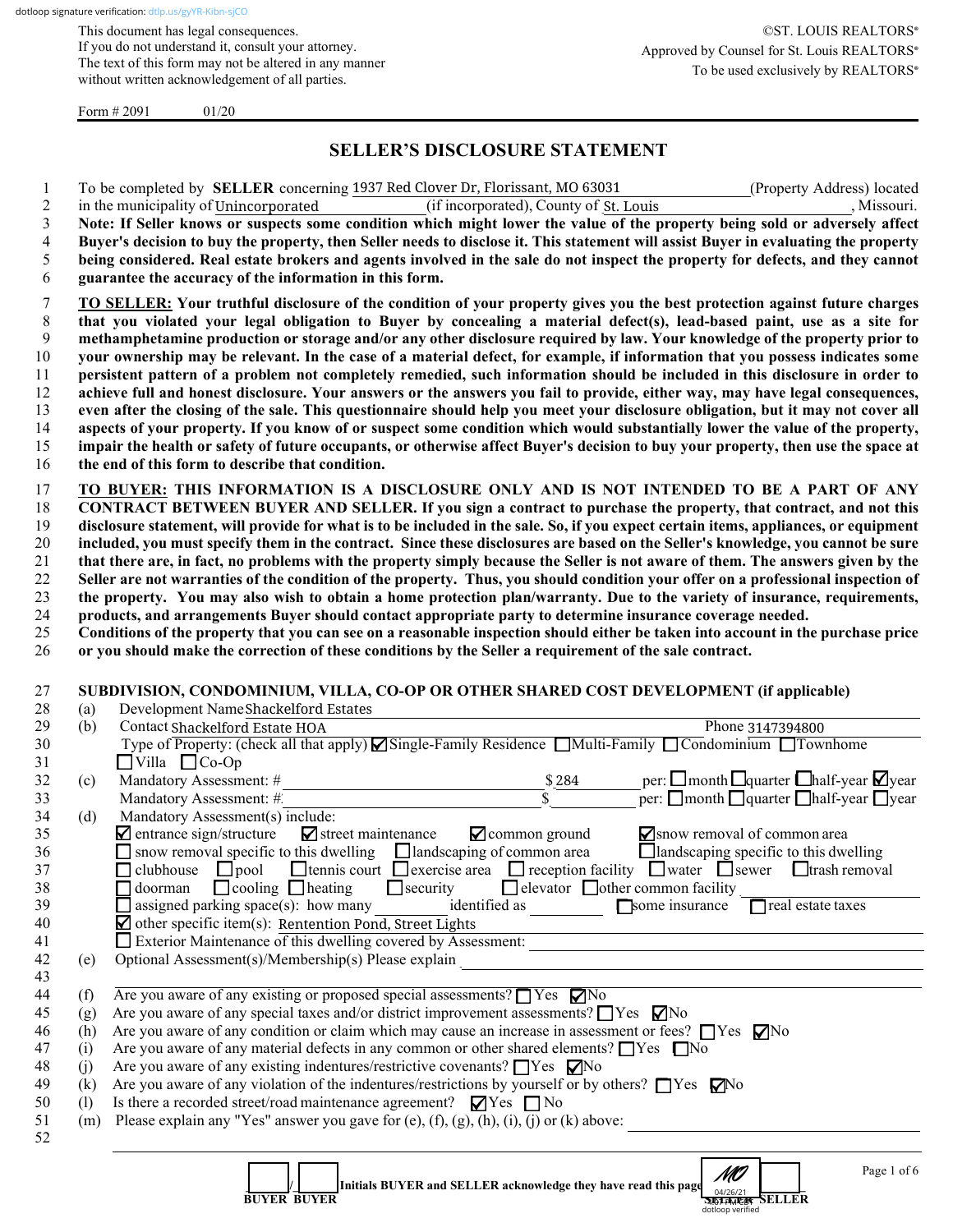dotloop signature verification: [dtlp.us/gyYR-Kibn-sjCO](https://dtlp.us/gyYR-Kibn-sjCO)

| 53         |                | <b>UTILITIES</b>                                                 |                    |                                                                                                                                                                                           |                                                                                                                                                                                                                               |                                                                           |
|------------|----------------|------------------------------------------------------------------|--------------------|-------------------------------------------------------------------------------------------------------------------------------------------------------------------------------------------|-------------------------------------------------------------------------------------------------------------------------------------------------------------------------------------------------------------------------------|---------------------------------------------------------------------------|
| 54         | <b>Utility</b> |                                                                  |                    | <b>Current Provider</b>                                                                                                                                                                   |                                                                                                                                                                                                                               |                                                                           |
| 55         |                | Gas/Propane:Spire                                                |                    |                                                                                                                                                                                           |                                                                                                                                                                                                                               | if Propane, is tank $\Box$ Owned $\Box$ Leased                            |
| 56         |                | Electric:Ameren                                                  |                    |                                                                                                                                                                                           |                                                                                                                                                                                                                               |                                                                           |
| 57<br>58   |                | Water: MO American Water<br>Sewer: MSD                           |                    |                                                                                                                                                                                           |                                                                                                                                                                                                                               |                                                                           |
| 59         |                | Trash: Waste Connections MO                                      |                    |                                                                                                                                                                                           |                                                                                                                                                                                                                               |                                                                           |
| 60         | Recycle:       |                                                                  |                    |                                                                                                                                                                                           |                                                                                                                                                                                                                               |                                                                           |
| 61         |                | Internet: Spectrum                                               |                    |                                                                                                                                                                                           | the control of the control of the control of the control of the control of the control of the control of the control of the control of the control of the control of the control of the control of the control of the control |                                                                           |
| 62         |                | Phone: Spectrum                                                  |                    |                                                                                                                                                                                           |                                                                                                                                                                                                                               |                                                                           |
| 63         |                |                                                                  |                    | HEATING, COOLING AND VENTILATING (Seller is not agreeing that all items checked are being offered for sale.)                                                                              |                                                                                                                                                                                                                               |                                                                           |
| 64         | (a)            |                                                                  |                    | Heating Equipment: Z Forced Air Hot Water Radiators D Steam Radiators D Radiant D Baseboard                                                                                               |                                                                                                                                                                                                                               |                                                                           |
| 65         | (b)            |                                                                  |                    | Source of heating: <b>ØElectric</b> Natural Gas <b>□</b> Propane □ Fuel Oil □ Other                                                                                                       |                                                                                                                                                                                                                               |                                                                           |
| 66         | (c)            |                                                                  |                    | Type of air conditioning: $\blacksquare$ Central Electric $\blacksquare$ Central Gas $\blacksquare$ Window/Wall (Number of window units )                                                 |                                                                                                                                                                                                                               |                                                                           |
| 67         | (d)            | Areas of house not served by central heating/cooling:            |                    |                                                                                                                                                                                           |                                                                                                                                                                                                                               |                                                                           |
| 68         | (e)            |                                                                  |                    | Additional: Humidifier <i>D</i> Electronic Air Filter DMedia Filter DAttic Fan DOther:                                                                                                    |                                                                                                                                                                                                                               |                                                                           |
| 69         | (f)            |                                                                  |                    | Are you aware of any problems or repairs needed with any item in this section? TYes Mo If "Yes", please explain                                                                           |                                                                                                                                                                                                                               |                                                                           |
| 70         |                |                                                                  |                    |                                                                                                                                                                                           |                                                                                                                                                                                                                               |                                                                           |
| 71         | (g)            | Other details:                                                   |                    |                                                                                                                                                                                           |                                                                                                                                                                                                                               |                                                                           |
| 72         |                | <b>FIREPLACE(S)</b>                                              |                    |                                                                                                                                                                                           |                                                                                                                                                                                                                               |                                                                           |
| 73         | (a)            |                                                                  |                    | Type of fireplace: $\Box$ Wood Burning $\Box$ Vented Gas Logs $\Box$ Vent Free Gas Logs $\Box$ Wood Burning Stove $\Box$ Natural Gas $\Box$ Propane                                       |                                                                                                                                                                                                                               |                                                                           |
| 74         | (b)            | Type of flues/venting:                                           |                    |                                                                                                                                                                                           |                                                                                                                                                                                                                               |                                                                           |
| 75         |                |                                                                  |                    | $\blacktriangleright$ Functional: (properly vented for wood burning and vented gas logs) Number of fireplace(s) 1 Location(s) Main Floor                                                  |                                                                                                                                                                                                                               |                                                                           |
| 76         |                |                                                                  |                    | $\Box$ Non-Functional: Number of fireplace(s) Location(s)<br>Are you aware of any problems or repairs needed with any item in this section? $\Box$ Yes $\Box$ No If "Yes", please explain | Please explain                                                                                                                                                                                                                |                                                                           |
| 77<br>78   | (c)            |                                                                  |                    |                                                                                                                                                                                           |                                                                                                                                                                                                                               |                                                                           |
|            |                |                                                                  |                    |                                                                                                                                                                                           |                                                                                                                                                                                                                               |                                                                           |
| 79         |                |                                                                  |                    | PLUMBING SYSTEM, FIXTURES AND EQUIPMENT; POOL/SPA/POND/LAKE/HOT TUB<br>Water Heater: Electric Natural Gas Propane Tankless Other:                                                         |                                                                                                                                                                                                                               |                                                                           |
| 80<br>81   | (a)<br>(b)     | Ice maker supply line: $\Box$ Yes $\nabla$ No                    |                    |                                                                                                                                                                                           |                                                                                                                                                                                                                               |                                                                           |
| 82         | (c)            | Jet Tub: $\Box$ Yes $\Box$ No                                    |                    |                                                                                                                                                                                           |                                                                                                                                                                                                                               |                                                                           |
| 83         | (d)            | Swimming Pool/Spa/Hot Tub: ■ Yes ■ No                            |                    |                                                                                                                                                                                           |                                                                                                                                                                                                                               |                                                                           |
| 84         |                |                                                                  |                    | (If Yes, attach Form #2180, Pool/Spa/Pond/Lake Addendum to Seller's Disclosure Statement)                                                                                                 |                                                                                                                                                                                                                               |                                                                           |
| 85         | (e)            |                                                                  |                    | Lawn Sprinkler System: $\Box$ Yes $\Box$ No If yes, date of last backflow device inspection certificate:                                                                                  |                                                                                                                                                                                                                               |                                                                           |
| 86         | (f)            |                                                                  |                    | Are you aware of any problems or repairs needed in the plumbing system? TYes Mo If "Yes", please explain                                                                                  |                                                                                                                                                                                                                               |                                                                           |
| 87         |                |                                                                  |                    |                                                                                                                                                                                           |                                                                                                                                                                                                                               |                                                                           |
| 88         |                |                                                                  |                    | WATER (If well exists, attach Form #2165, Septic/Well Addendum to Seller's Disclosure Statement)                                                                                          |                                                                                                                                                                                                                               |                                                                           |
| 89         |                |                                                                  |                    | (a) What is the source of your drinking water? $\Box$ Public $\Box$ Community $\Box$ Well $\Box$ Other (explain)                                                                          |                                                                                                                                                                                                                               |                                                                           |
| 90         | (b)            | If Public, identify the utility company:                         |                    |                                                                                                                                                                                           |                                                                                                                                                                                                                               |                                                                           |
| 91         | (c)            |                                                                  |                    | Do you have a softener, filter or other purification system? Nes No Dwned Leased/Lease Information                                                                                        |                                                                                                                                                                                                                               |                                                                           |
| 92         | (d)            |                                                                  |                    | Are you aware of any problems relating to the water system including the quality or source of water or any components such as                                                             |                                                                                                                                                                                                                               |                                                                           |
| 93         |                | the curb stop box? $\Box$ Yes $\Box$ No If "Yes", please explain |                    |                                                                                                                                                                                           |                                                                                                                                                                                                                               |                                                                           |
| 94         |                |                                                                  |                    | SEWERAGE (If Septic or Aerator exists, attach Form #2165, Septic/Well Addendum to Seller's Disclosure Statement)                                                                          |                                                                                                                                                                                                                               |                                                                           |
| 95         | (a)            |                                                                  |                    | What is the type of sewerage system to which the house is connected? $\Box$ Public $\Box$ Private $\Box$ Septic $\Box$ Aerator $\Box$ Other                                               |                                                                                                                                                                                                                               |                                                                           |
| 96         |                | If "Other" please explain                                        |                    |                                                                                                                                                                                           |                                                                                                                                                                                                                               |                                                                           |
| 97         | (b)            |                                                                  |                    | Is there a sewerage lift system? $\Box$ Yes $\Box$ No If "Yes", is it in good working condition? $\Box$ Yes $\Box$ No                                                                     |                                                                                                                                                                                                                               |                                                                           |
| 98         | (c)            | When was the septic/aerator system last serviced?                |                    |                                                                                                                                                                                           |                                                                                                                                                                                                                               |                                                                           |
| 99         | (d)            |                                                                  |                    | Are you aware of any leaks, backups, open drain lines or other problems relating to the sewerage system? $\Box$ Yes $\Box$ No                                                             |                                                                                                                                                                                                                               |                                                                           |
| 100        |                | If "Yes", please explain                                         |                    |                                                                                                                                                                                           |                                                                                                                                                                                                                               |                                                                           |
| 101        |                |                                                                  |                    | APPLIANCES (Seller is not agreeing that all items checked are being offered for sale.)                                                                                                    |                                                                                                                                                                                                                               |                                                                           |
| 102        | (a)            |                                                                  |                    | Electrical Appliances and Equipment: $\Box$ Electric Stove/Range/Cook top $\Box$ Oven $\Box$ Built-in Microwave Oven                                                                      |                                                                                                                                                                                                                               |                                                                           |
| 103        |                | Dishwasher                                                       | Garbage Disposal   | $\Box$ Trash Compactor                                                                                                                                                                    |                                                                                                                                                                                                                               | $\blacksquare$ Wired smoke alarms $\blacksquare$ Electric dryer (hook up) |
| 104<br>105 |                | Gas Appliances & Equipment: ⊠ Natural Gas □ Propane              |                    | $\blacksquare$ Ceiling Fan(s) $\blacksquare$ Intercom System $\blacksquare$ Central Vacuum System $\blacksquare$ Other                                                                    |                                                                                                                                                                                                                               |                                                                           |
| 106        | (b)            |                                                                  |                    | □ Oven Ø Gas Stove/Range/Cook top □ Exterior Lights □ Barbecue Ø Water heater □ Tankless Water Heater                                                                                     |                                                                                                                                                                                                                               |                                                                           |
| 107        |                | $\Box$ Gas dryer (hook up) $\Box$ Other                          |                    |                                                                                                                                                                                           |                                                                                                                                                                                                                               |                                                                           |
|            |                |                                                                  |                    |                                                                                                                                                                                           |                                                                                                                                                                                                                               |                                                                           |
| 108        | (c)            | Other Equipment: □ TV Antenna                                    |                    | <b>Z</b> Cable Wiring ∠Phone Wiring ∠ Network/Data Wiring                                                                                                                                 |                                                                                                                                                                                                                               |                                                                           |
| 109        |                | $\Box$ Electric Garage Door Opener(s)                            |                    | Number of controls                                                                                                                                                                        |                                                                                                                                                                                                                               |                                                                           |
| 110        |                |                                                                  |                    | Security Alarm System Owned Leased /Lease information:                                                                                                                                    |                                                                                                                                                                                                                               |                                                                           |
|            |                |                                                                  |                    |                                                                                                                                                                                           | MO                                                                                                                                                                                                                            | Page 2 of 6                                                               |
|            |                |                                                                  | <b>BUYER BUYER</b> | Initials BUYER and SELLER acknowledge they have read this pag 04/26/21                                                                                                                    |                                                                                                                                                                                                                               | <b>SELLER</b> SELLER                                                      |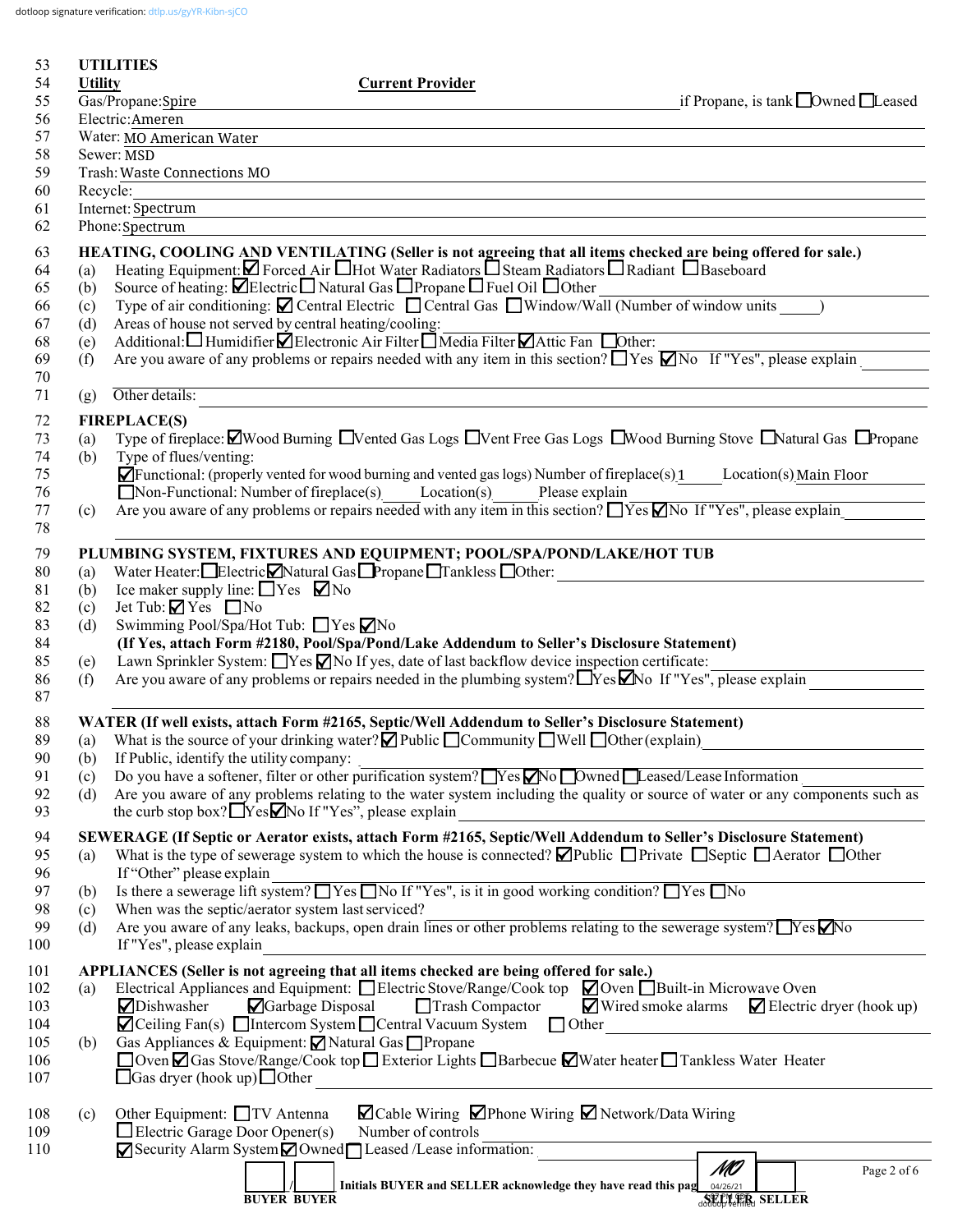| 111               |            |                                                                                                                                                                                                                             |
|-------------------|------------|-----------------------------------------------------------------------------------------------------------------------------------------------------------------------------------------------------------------------------|
| 112               |            |                                                                                                                                                                                                                             |
| 113               | (d)        | Are you aware of any items in this section in need of repair or replacement? $\Box$ Yes $\Box$ No If "Yes", please explain $\Box$                                                                                           |
| 114               |            |                                                                                                                                                                                                                             |
| 115               |            | <b>ELECTRICAL</b>                                                                                                                                                                                                           |
| 116               |            | Type of service panel: $\Box$ Fuses $\Box$ Circuit Breakers $\Box$ Other:<br>(a) Type of wiring: $\Box$ Copper $\Box$ Aluminum $\Box$ Knob and Tube $\Box$ Unknown                                                          |
| 117               | (b)        | Are you aware of any problems or repairs needed in the electrical system? $\Box$ Yes $\Box$ No If "Yes", please explain                                                                                                     |
| 118<br>119        |            |                                                                                                                                                                                                                             |
|                   |            | ROOF, GUTTERS AND DOWNSPOUTS                                                                                                                                                                                                |
| 120<br>121        | (a)        | What is the approximate age of the roof? _____Years. Documented? $\Box$ Yes $\Box$ No                                                                                                                                       |
| 122               | (b)        | Has the roof ever leaked during your ownership? Yes No If "Yes" please explain _______________________________                                                                                                              |
| 123               |            |                                                                                                                                                                                                                             |
| 124               |            | (c) Has the roof been repaired, recovered or any portion of it replaced or recovered during your ownership? $\Box$ Yes $\Box$ No If "Yes",                                                                                  |
| 125               |            | please explain<br>please explain<br>(d) Are you aware of any problems with the roof, gutters or downspouts? No If "Yes", please explain                                                                                     |
| 126               |            |                                                                                                                                                                                                                             |
| 127               |            | ,我们也不会有什么。""我们的人,我们也不会有什么?""我们的人,我们也不会有什么?""我们的人,我们的人,我们的人,我们的人,我们的人,我们的人,我们的人,我                                                                                                                                            |
| 128               |            | <b>CONSTRUCTION</b>                                                                                                                                                                                                         |
| 129<br>130<br>131 | (a)        | Are you aware of any problems with the footing, foundation walls, sub-floor, interior and exterior walls, roof construction,<br>decks/porches or other load bearing components? TYes MNo If "Yes" please describe in detail |
| 132               |            | (b) Are you aware of any repairs to any of the building elements listed in (a) above? Nes Mo If "Yes", please describe the                                                                                                  |
| 133               |            | location, extent, date and name of the person/company who did the repair or control effort                                                                                                                                  |
| 134               |            |                                                                                                                                                                                                                             |
| 135               | (c)        | Are you aware that any of the work in (b) above was completed without required permits? $\Box$ Yes $\Box$ No                                                                                                                |
| 136               | (d)        | List all significant additions, modifications, renovations, & alterations to the property during your ownership:                                                                                                            |
| 137<br>138        | (e)        | Were required permits obtained for the work in (d) above? $\blacksquare$ Yes $\blacksquare$ No                                                                                                                              |
|                   |            |                                                                                                                                                                                                                             |
| 139<br>140        |            | <b>BASEMENT AND CRAWL SPACE (Complete only if applicable)</b><br>$\Box$ Sump pit $\Box$ Sump pit and pump                                                                                                                   |
| 141               | (a)<br>(b) | Type of foundation: $\dot{Q}$ Concrete Stone □ Cinder Block ■ Wood                                                                                                                                                          |
| 142               | (c)        | Are you aware of any dampness, water accumulation or leakage, in the basement or crawl space? No If "Yes", please                                                                                                           |
| 143               |            | describe in detail<br><u> 1989 - Johann Stein, mars an deutscher Stein († 1989)</u>                                                                                                                                         |
| 144               |            |                                                                                                                                                                                                                             |
| 145               |            |                                                                                                                                                                                                                             |
| 146               | (d)        | Are you aware of any repairs or other attempts to control any water or dampness problem in the basement or crawl space?                                                                                                     |
| 147               |            | □Yes ØNo If "Yes", please describe the location, extent, date and name of the person/company who did the repair or control                                                                                                  |
| 148<br>149        |            | effort<br><u> 1989 - Johann Stoff, deutscher Stoff, der Stoff, der Stoff, der Stoff, der Stoff, der Stoff, der Stoff, der S</u>                                                                                             |
|                   |            |                                                                                                                                                                                                                             |
| 150<br>151        |            | PESTS OR TERMITES/WOOD DESTROYING INSECTS<br>Are you aware of any pests or termites/wood destroying insects impacting the property and improvements? TYes No                                                                |
| 152               | (a)<br>(b) | Are you aware of any uncorrected damage to the property caused by pests or termites/wood destroying insects? $\Box$ Yes $\Box$ No                                                                                           |
| 153               | (c)        | Is your property currently under a warranty contract by a licensed pest/termite control company? $\Box$ Yes $\Box$ No                                                                                                       |
| 154               | (d)        | Are you aware of any pest/termite control reports for the property? $\Box$ Yes $\nabla$ No                                                                                                                                  |
| 155               | (e)        | Are you aware of any pest/termite control treatments to the property? $\Box$ Yes $\nabla$ No                                                                                                                                |
| 156               | (f)        | Please explain any "Yes" answers you gave in this section<br><u> 1989 - Johann Stoff, deutscher Stoffen und der Stoffen und der Stoffen und der Stoffen und der Stoffen und de</u>                                          |
| 157               |            |                                                                                                                                                                                                                             |
| 158               |            | <b>SOIL AND DRAINAGE</b>                                                                                                                                                                                                    |
| 159               | (a)        | Are you aware of any fill, expansive soil or sinkholes on the property or that may affect the property? $\Box$ Yes $\Box$ No                                                                                                |
| 160               | (b)        | Are you aware of any soil, earth movement, flood, drainage or grading problems on the property or that may affect the                                                                                                       |
| 161               |            | property? $\Box$ Yes $\nabla$ No                                                                                                                                                                                            |
| 162               | (c)        | Are you aware of any past, present or proposed mining, strip-mining, or any other excavations on the property or that may affect<br>the property? $\Box$ Yes $\Box$ No                                                      |
| 163<br>164        | (d)        | Are you aware of any Post-construction Stormwater Best Management Practices (BMPs) on the property? (BMPs are private                                                                                                       |
| 165               |            | stormwater management facilities which include a recorded formal Maintenance Agreement with the Metropolitan Sewer District,                                                                                                |
| 166               |            | e.g. retention ponds, rain gardens, sand filters, permeable pavement) TYes Mo                                                                                                                                               |
| 167               | (e)        |                                                                                                                                                                                                                             |
| 168               |            |                                                                                                                                                                                                                             |
|                   |            |                                                                                                                                                                                                                             |
|                   |            | Initials DIIVED and SEI I ED asknowledge they have read this<br>MO<br>Page 3 of 6                                                                                                                                           |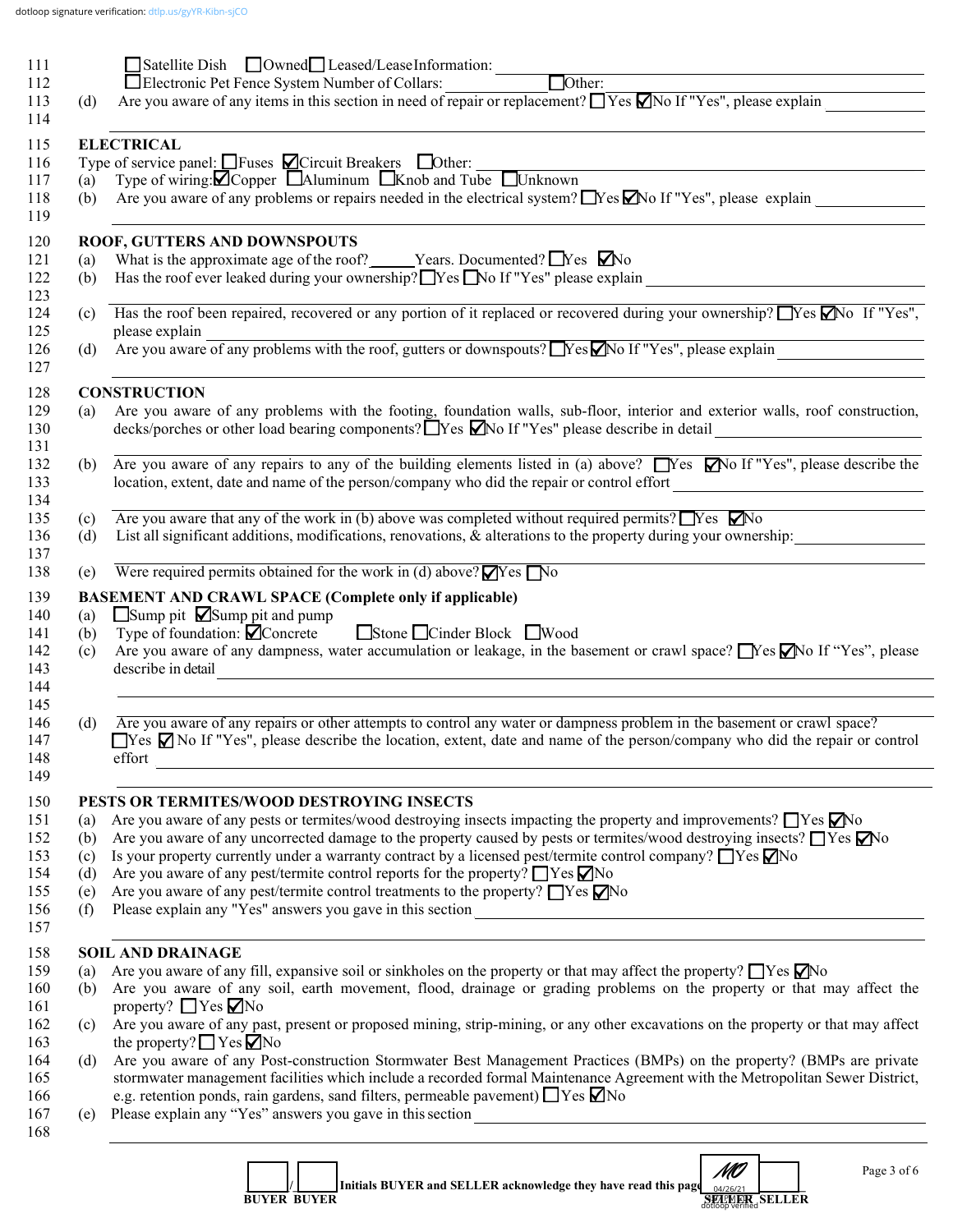# 169 **HAZARDOUS SUBSTANCES/OTHER ENVIRONMENTAL CONCERNS**<br>170 (a) Lead: (Note: Production of lead-based naint was banned in 1978, See Disclose

|     | (a) Lead: (Note: Production of lead-based paint was banned in 1978. See Disclosure of Information and Acknowledgement Lead Based<br>Paint and/or Lead-Based Paint Hazards, form #2049.)                                                                                                                            |
|-----|--------------------------------------------------------------------------------------------------------------------------------------------------------------------------------------------------------------------------------------------------------------------------------------------------------------------|
|     | (1) Are you aware of the presence of any lead hazards (such as paint, water supply lines, etc.) on the property? $\Box$ Yes $\Box$ No                                                                                                                                                                              |
|     | (2) Are you aware if it has ever been covered or removed? $\Box$ Yes $\Box$ No                                                                                                                                                                                                                                     |
|     | (3) Are you aware if the property has been tested for lead? $\Box$ Yes $\Box$ No If "Yes", please give date performed, type of test and test                                                                                                                                                                       |
|     | results                                                                                                                                                                                                                                                                                                            |
|     | (4) Please explain any "Yes" answers you gave in this section                                                                                                                                                                                                                                                      |
|     | (b) Asbestos Materials                                                                                                                                                                                                                                                                                             |
|     | (1) Are you aware of the presence of asbestos materials on the property, such as roof shingles, siding, insulation, ceiling, flooring,                                                                                                                                                                             |
|     | pipe wrap, etc.? $\Box$ Yes $\nabla$ No                                                                                                                                                                                                                                                                            |
|     | (2) Are you aware of any asbestos material that has been encapsulated or removed? $\Box$ Yes $\nabla$ No                                                                                                                                                                                                           |
|     | (3) Are you aware if the property has been tested for the presence of asbestos? $\Box$ Yes $\Box$ No If "Yes", please give date performed,                                                                                                                                                                         |
|     | type of test and test results<br>(4) Please explain any "Yes" answers you gave in this section                                                                                                                                                                                                                     |
|     | <u> 1989 - Jan Sterling Sterling (d. 1989)</u>                                                                                                                                                                                                                                                                     |
|     | (c) Mold                                                                                                                                                                                                                                                                                                           |
|     | (1) Are you aware of the presence of any mold on the property? $\Box$ Yes $\Box$ No                                                                                                                                                                                                                                |
|     | (2) Are you aware of anything with mold on the property that has ever been covered or removed? $\Box$ Yes $\Box$ No                                                                                                                                                                                                |
|     | (3) Are you aware if the property has ever been tested for the presence of mold? TYes Mo If "Yes", please give date performed,<br>type of test and test results                                                                                                                                                    |
|     | type of test and test results<br>(4) Please explain any "Yes" answers you gave in this section                                                                                                                                                                                                                     |
|     |                                                                                                                                                                                                                                                                                                                    |
|     | (d) Radon<br>(1) Are you aware if the property has been tested for radon gas? $\Box$ Yes $\Box$ No If "Yes", please give date performed, type of test                                                                                                                                                              |
|     | and test results                                                                                                                                                                                                                                                                                                   |
|     | (2) Are you aware if the property has ever been mitigated for radon gas? $\Box$ Yes $\Box$ No If "Yes", please provide the date and name<br>of the person/company who did the mitigation<br><u> 1989 - Johann Stoff, deutscher Stoffen und der Stoffen und der Stoffen und der Stoffen und der Stoffen und der</u> |
| (e) | Methamphetamine                                                                                                                                                                                                                                                                                                    |
|     | Are you aware if the property is or was used as a lab, production or storage site for methamphetamine or was the residence of                                                                                                                                                                                      |
|     | a person convicted of a crime related to methamphetamine or a derivative controlled substance related thereto?                                                                                                                                                                                                     |
|     | $\Box$ Yes $\Box$ No If "Yes", Section 442.606 RSMo requires you to disclose such facts in writing, please explain                                                                                                                                                                                                 |
|     |                                                                                                                                                                                                                                                                                                                    |
| (f) | Waste Disposal Site or Demolition Landfill (permitted or unpermitted)                                                                                                                                                                                                                                              |
|     | Are you aware of any permitted or unpermitted solid waste disposal site or demolition landfill on the property? $\Box$ Yes $\Box$ No                                                                                                                                                                               |
|     | If "Yes", Section 260.213 RSMo requires you to disclose the location of any such site on the property. Please provide such<br>information.                                                                                                                                                                         |
|     |                                                                                                                                                                                                                                                                                                                    |
|     | Note: If Seller checks "Yes", Buyer may be assuming liability to the State for any remedial action at the property.                                                                                                                                                                                                |
| (g) | Radioactive or Hazardous Materials                                                                                                                                                                                                                                                                                 |
|     | Have you ever received a report stating affirmatively that the property is or was previously contaminated with radioactive                                                                                                                                                                                         |
|     | material or other hazardous material? $\Box$ Yes $\Box$ No If "Yes", Section 442.055 RSMo requires you to disclose such knowledge                                                                                                                                                                                  |
|     | in writing. Please provide such information, including a copy of such report, if available.                                                                                                                                                                                                                        |
|     | (h) Other Environmental Concerns                                                                                                                                                                                                                                                                                   |
|     | Are you aware of any other environmental concerns that may affect the property such as polychlorinated biphenyls (PCB's),                                                                                                                                                                                          |
|     | electro-magnetic fields (EMF's), underground fuel tanks, unused septic or storage tanks, etc.? ■ Yes Mo If "Yes", please                                                                                                                                                                                           |
|     | explain                                                                                                                                                                                                                                                                                                            |
|     |                                                                                                                                                                                                                                                                                                                    |
|     | <b>SURVEY AND ZONING</b>                                                                                                                                                                                                                                                                                           |
| (a) | Are you aware of any shared or common features with adjoining properties? $\Box$ Yes $\nabla$ No                                                                                                                                                                                                                   |
| (b) | Are you aware of any rights of way, unrecorded easements, or encroachments, which affect the property? $\Box$ Yes $\Box$ No                                                                                                                                                                                        |
| (c) | Is any portion of the property located within the 100-year flood hazard area (flood plain)? $\Box$ Yes $\Box$ No                                                                                                                                                                                                   |
|     | (d) Do you have a survey of the property? $\Box$ Yes $\Box$ No (If "Yes", please attach) Does it include all existing improvements on the                                                                                                                                                                          |
|     | property? $\Box$ Yes $\Box$ No                                                                                                                                                                                                                                                                                     |
|     | (e) Are you aware of any violations of local, state, or federal laws/regulations, including zoning, relating to the property? $\Box$ Yes $\Box$ No                                                                                                                                                                 |
|     | (f) Please explain any "Yes" answers you gave in this section                                                                                                                                                                                                                                                      |
|     |                                                                                                                                                                                                                                                                                                                    |
|     | MO<br>$\epsilon$ in the contraction of $\epsilon$<br>Page 4 of 6                                                                                                                                                                                                                                                   |

|                    | Initials BUYER and SELLER acknowledge they have read this pag $_{0.4/26/21}$ [ |               |  |
|--------------------|--------------------------------------------------------------------------------|---------------|--|
| <b>BUYER BUYER</b> |                                                                                | SEPLER SELLER |  |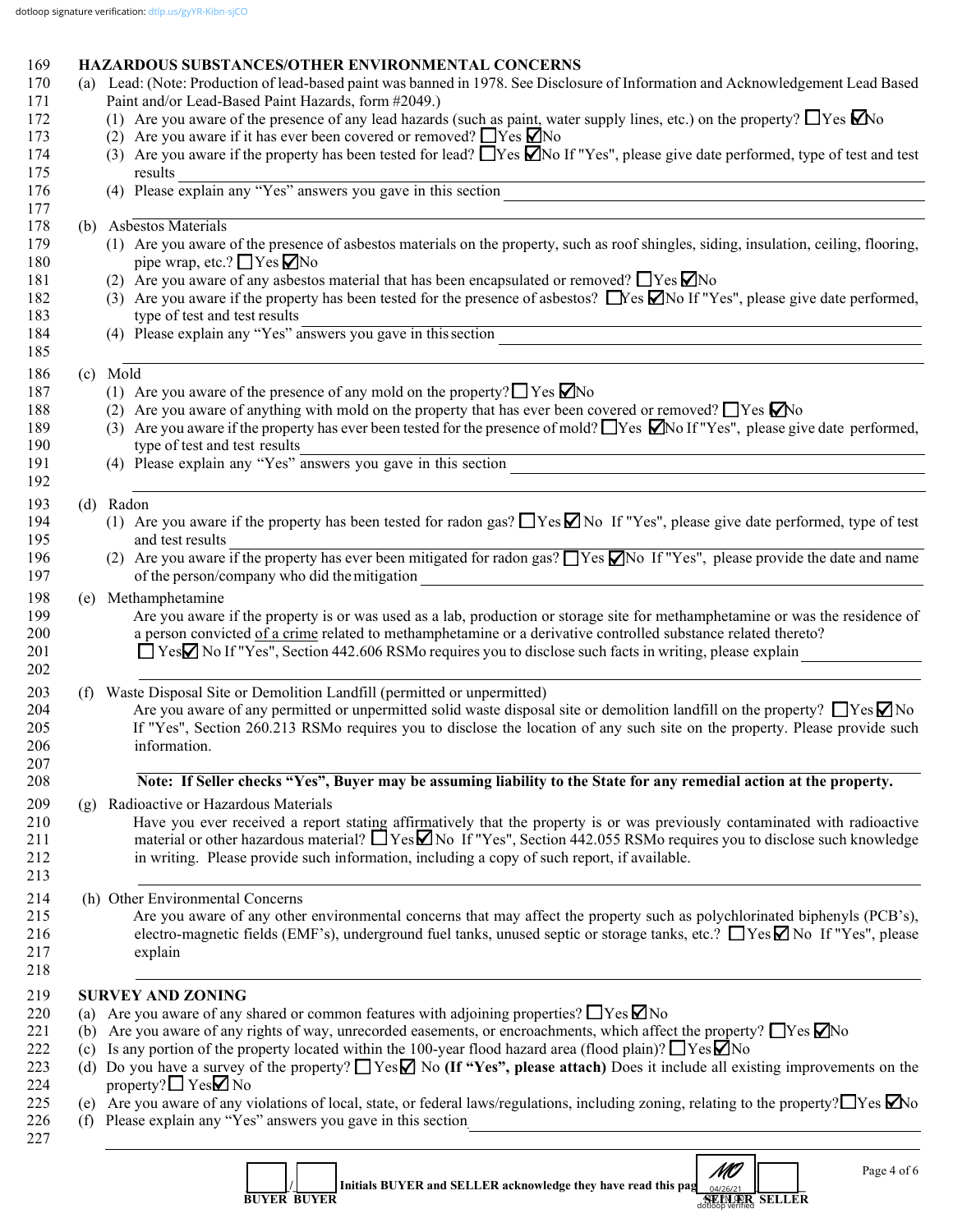#### 228 **INSURANCE**

|     | 229 Are you aware of any claims that have been filed for damages to the property? $\Box$ Yes $\Box$ No If "Yes", please provide the following |
|-----|-----------------------------------------------------------------------------------------------------------------------------------------------|
|     | 230 information: date of claim, description of claim, repairs and/or replacements completed                                                   |
| 231 |                                                                                                                                               |

|            | <b>MISCELLANEOUS</b>                                                                                                                        |
|------------|---------------------------------------------------------------------------------------------------------------------------------------------|
|            | The approximate age of the residence is 30 years. The Seller has occupied the property from 06/12/2020<br>to                                |
| (a)<br>(b) | Has the property been continuously occupied during the last twelve months? $\Box$ Yes $\Box$ No If "No", please explain                     |
|            |                                                                                                                                             |
| (c)        | Is the property located in an area that requires any compliance inspection(s) including municipality, conservation, fire district or        |
|            | any other required governmental authority? Nes No If "Yes", please explain                                                                  |
|            |                                                                                                                                             |
| (d)        | Is the property located in an area that requires any specific disclosure(s) from the city or county? $\Box$ Yes $\Box$ No If "Yes", please  |
|            | explain                                                                                                                                     |
| (e)        | Is the property designated as a historical home or located in a historic district? $\Box$ Yes $\Box$ No If "Yes", please explain            |
|            |                                                                                                                                             |
| (f)        | Is property tax abated? $\Box$ Yes $\Box$ No Expiration date<br>Attach documentation from taxing authority.                                 |
| (g)        | Are you aware of any pets having been kept in or on the property? Yes No If "Yes" please explainTwo Dogs                                    |
|            |                                                                                                                                             |
| (h)        | Is the Buyer being offered a protection plan/home warranty at closing at Seller's expense? TYes $\Box$ No (If "Yes", please attach)         |
| (i)        | Are you aware of any inoperable windows or doors, broken thermal seals, or cracked/broken glass? $\Box$ Yes $\Box$ No                       |
| (i)        | Are you aware if carpet has been laid over a damaged wood floor? $\Box$ Yes $\nabla$ No                                                     |
| (k)        | Are you aware of any existing or threatened legal action affecting the property? $\Box$ Yes $\Box$ No                                       |
| (1)        | Are you aware of any consent required of anyone other than the signer(s) of this form to convey title to the property? $\Box$ Yes $\Box$ No |
| (m)        | Please explain any "Yes" answers you gave for $(i)$ , $(j)$ , $(k)$ , or $(l)$ above                                                        |
|            |                                                                                                                                             |
|            |                                                                                                                                             |

## 255 **Additional Comments:**

## $256$  $257$ 258 \_\_\_\_\_\_\_\_\_\_\_\_\_\_\_\_\_\_\_\_\_\_\_\_\_\_\_\_\_\_\_\_\_\_\_\_\_\_\_\_\_\_\_\_\_\_\_\_\_\_\_\_\_\_\_\_\_\_\_\_\_\_\_\_\_\_\_\_\_\_\_\_\_\_\_\_\_\_\_\_\_\_\_\_\_\_\_\_\_\_\_\_\_\_\_\_\_\_\_\_\_\_\_\_\_\_\_\_  $259$   $\overline{\phantom{a}}$ 260  $\overline{\phantom{a}}$

261 Seller attaches the following document(s): \_\_\_\_\_\_\_\_\_\_\_\_\_\_\_\_\_\_\_\_\_\_\_\_\_\_\_\_\_\_\_\_\_\_\_\_\_\_\_\_\_\_\_\_\_\_\_\_\_\_\_\_\_\_\_\_\_\_\_\_\_\_\_\_\_\_\_\_\_\_\_\_\_